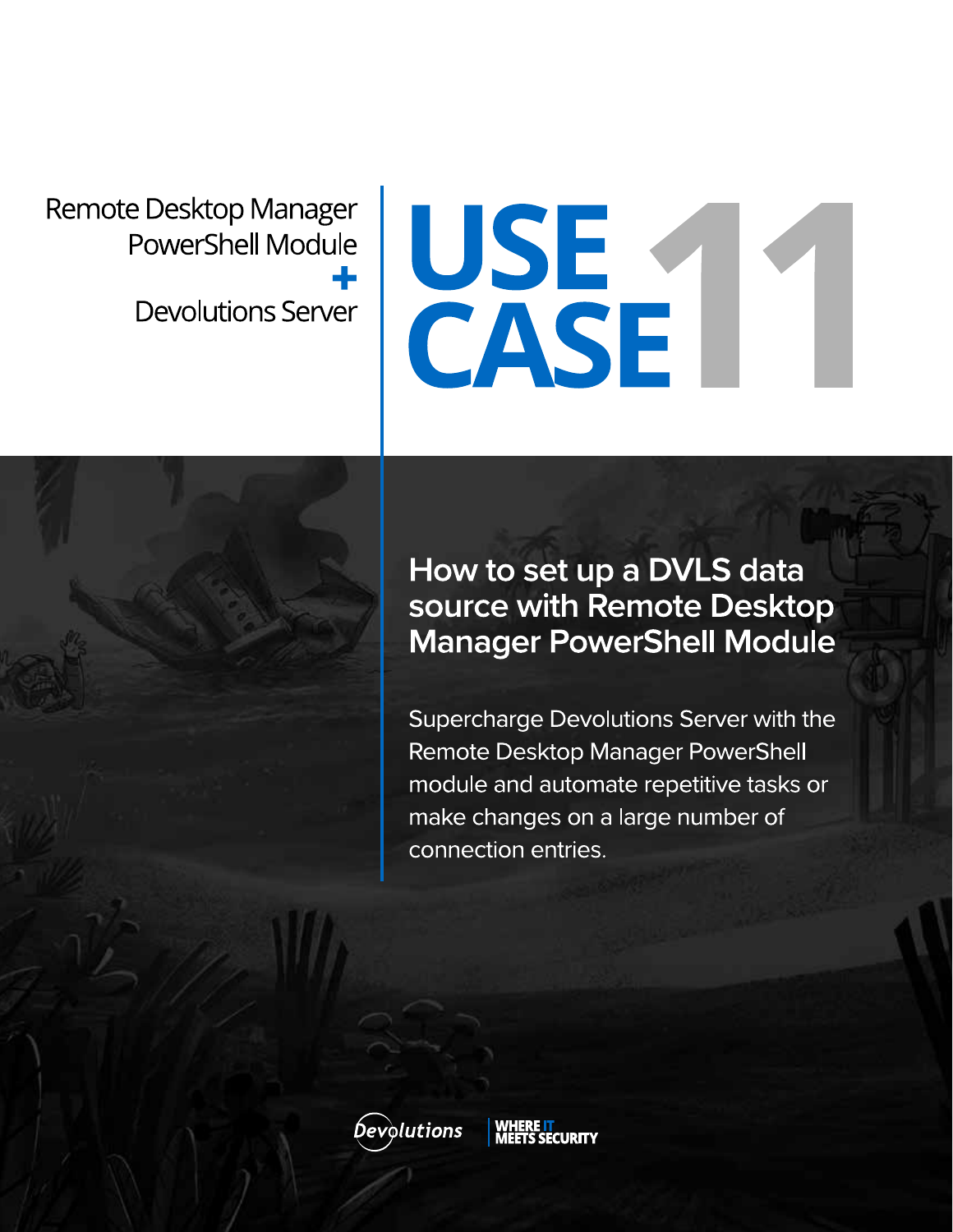## Who Is This Use Case For?

This use case is for organizations looking to automate Remote Desktop Manager (RDM) client deployments, unlock command-line management of Devolutions Server, and integrate RDM and Devolutions Server into PowerShell scripts.

### The Problem

The time-consuming manual configuration of clients and the Devolutions Server itself can eat into valuable productivity. With an increasingly remote workforce, individual manual configurations become problematic and inefficient. Reducing Devolutions Server administrative jobs necessitates automating repetitive tasks.



## The Solution

How does an organization reduce manual client deployment effort and automate common tasks in Devolution Server? With the PowerShell Remote Desktop Manager module, a myriad of abilities is unlocked.

Leverage the RDM PowerShell module to script administrative tasks and even the configuration of the RDM client itself. By saving time on deployment configurations, such as through a client PowerShell script, countless time is saved and a worker can jump right into the task at hand!

### How It Works

**Step 1:** Install the [Remote Desktop Manager PowerShell module](https://www.powershellgallery.com/packages/RemoteDesktopManager/2022.1.1.0) from the PowerShell Gallery.

Step 2: [Import the module](https://cdndevolutions.blob.core.windows.net/documents/how-to/how-to-set-up-a-dvls-data-source-with-remote-desktop-manager-powershell-module.pdf) into either a modern PowerShell 7 session or Windows PowerShell 5.1.

**Step 3:** Configure the Remote Desktop Manager with data sources, or add and edit local entries.

**Step 4:** Modify Devolutions Server configurations from a remote workstation.